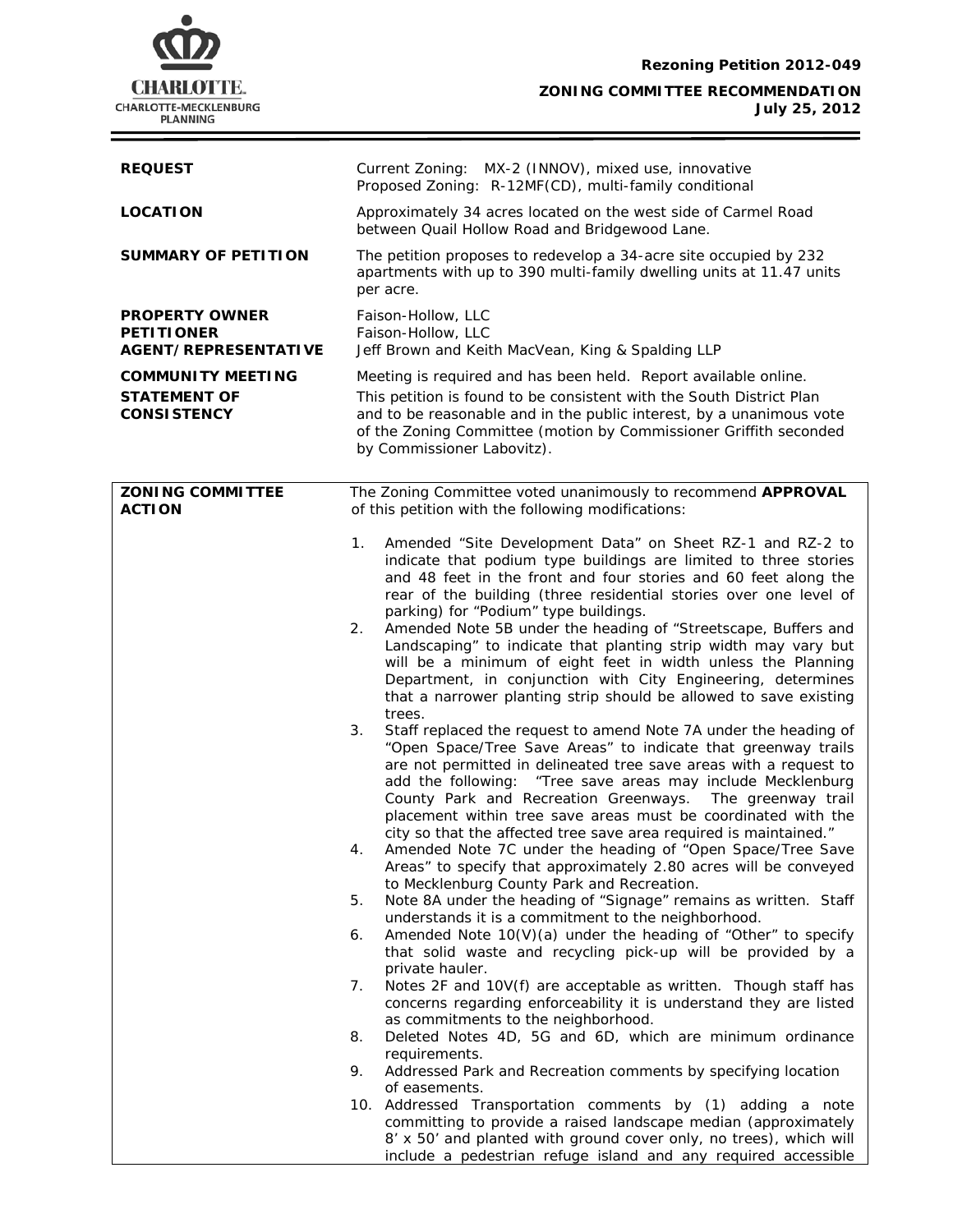|                                              | ramps needed to be constructed to allow pedestrians to cross<br>Carmel Road, as depicted on the rezoning plan; and (2) adding a<br>note committing to construct in the NW quadrant of the<br>intersection of Carmel Road and Quail Hollow Road a raised<br>concrete pedestrian refuge right-turn island with associated<br>accessible ramps. The petitioner will also reconstruct the existing<br>accessible ramp on the NW quadrant of the intersection to align<br>with the proposed pedestrian refuge island.                             |                                                                                                                        |  |
|----------------------------------------------|----------------------------------------------------------------------------------------------------------------------------------------------------------------------------------------------------------------------------------------------------------------------------------------------------------------------------------------------------------------------------------------------------------------------------------------------------------------------------------------------------------------------------------------------|------------------------------------------------------------------------------------------------------------------------|--|
| <b>VOTE</b>                                  | Motion/Second:<br>Yeas:<br>Nays:<br>Absent:<br>Recused:                                                                                                                                                                                                                                                                                                                                                                                                                                                                                      | Griffith/Labovitz<br>Allen, Eschert, Griffith, Johnson, Labovitz,<br>Lathrop and Phipps<br>None<br><b>None</b><br>None |  |
| <b>ZONING COMMITTEE</b><br><b>DISCUSSION</b> | Staff presented the petition and indicated the outstanding issues had<br>been addressed. Commissioner Phipps questioned why the increased<br>density is supported. Staff responded that when a site is rezoned the<br>land use plan recommendation is amended. Therefore, because this<br>rezoning proposes an increased number of units than the prior<br>approved rezoning it is inconsistent with the land use plan. However,<br>the site meets the criteria set forth in the General Development<br>Policies for an increase in density. |                                                                                                                        |  |
| <b>STAFF OPINION</b>                         |                                                                                                                                                                                                                                                                                                                                                                                                                                                                                                                                              | Staff agrees with the recommendation of the Zoning Committee.                                                          |  |

# **FINAL STAFF ANALYSIS (Pre-Hearing Analysis online at [www.rezoning.org\)](http://www.rezoning.org/)**

## **PLANNING STAFF REVIEW**

### • **Background**

The subject property was originally rezoned in 2007, via petition 2007-114, to allow up to 229 single family detached, attached, and/or multi-family for sale dwelling units along with accessory structures, at a density of 6.8 units per acre. The site plan included the following conditions:

- A 30-foot landscaped buffer along Carmel Road.
- A 50-foot Class C buffer along the northerly property boundary in common with the Rockbridge neighborhood.
- Access via Carmel Road and Quail Forest Drive.
- Proposed dedication of land within the 100-foot SWIM buffer to Mecklenburg County for use as greenway.
- Reserved right to relocate the existing cell tower access and maintenance easement from its current location.
- Preservation of 15 percent of site as open space.

### • **Proposed Request Details**

- The site plan accompanying this petition contains the following provisions:
- Maximum 390 multi-family units limited to 580 bedrooms consisting of manor house and podium type buildings, and accessory uses excluding bed and breakfasts, boarding houses, dormitories, institutional uses, and office and business uses. Customary home occupations are permitted.
- Manor house type buildings not to exceed two stories and 40 feet in height. Podium type buildings limited to three stories and 48 feet in the front and four stories and 60 feet along the rear of the building.
- Minimum unit size of 700 square feet exclusive of attached garages.
- Building setbacks along Carmel Road range from a minimum 70 feet to 127 feet as depicted.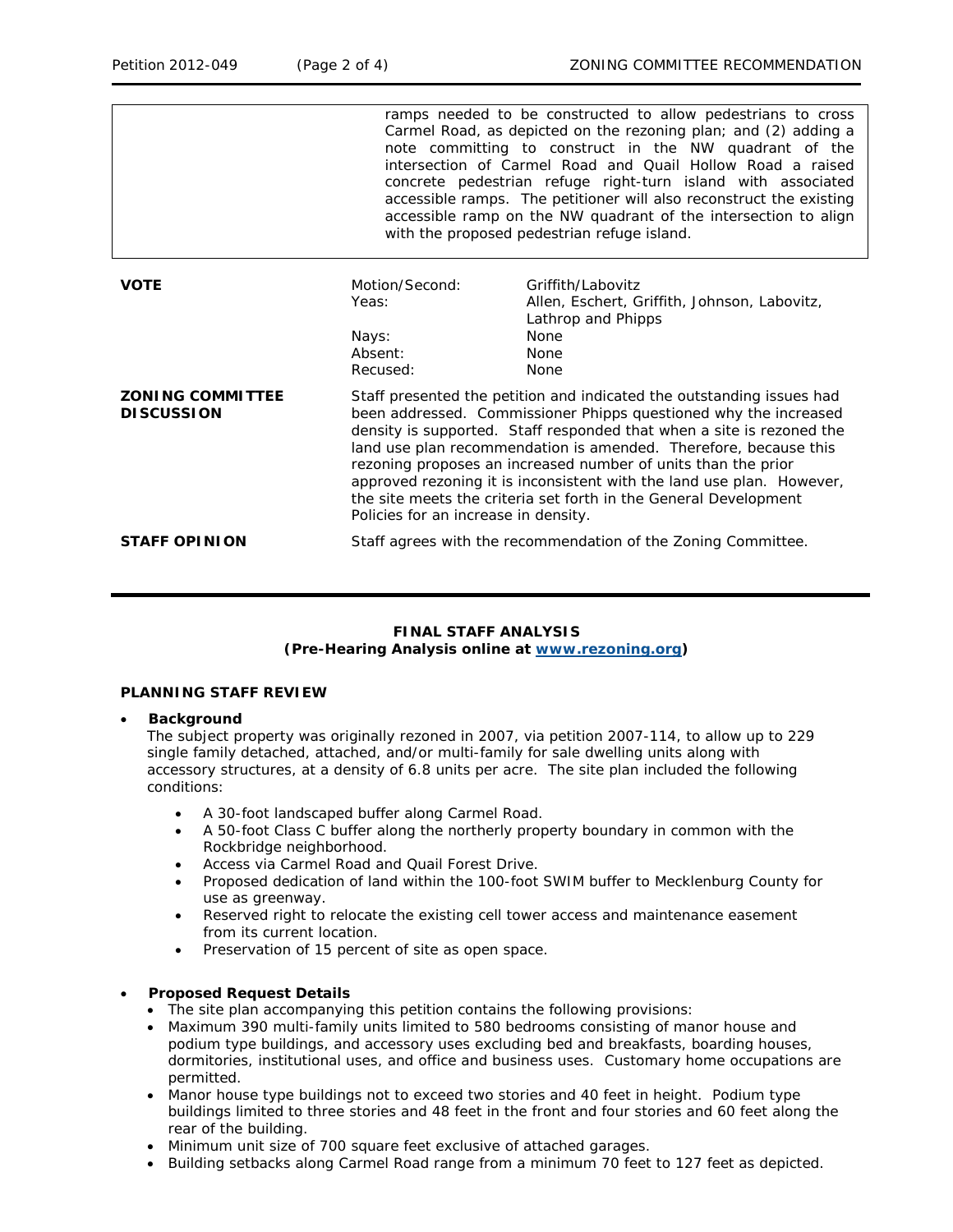- Building materials consisting of a combination of brick, stone, precast stone, precast concrete, synthetic stone, cementitious siding, stucco or wood. A minimum 35 percent of the exterior of each building to be constructed of brick, stone and synthetic stone, precast stone or precast concrete. Vinyl siding not permitted as an exterior building material, except on windows and soffits.
- The front or side of manor type buildings will be oriented toward Carmel Road, the internal private street, the southern property boundary along buildings 9, 10, 12, 13, 14, or the adjacent single family dwelling along the northern property boundary.
- Parking prohibited between the buildings and Carmel Road.
- Allowance of gates along the internal private street at its intersection with internal drives, which shall not prohibit connectivity between Carmel Road and Quail Forest Drive on the private street.
- An eight-foot planting strip and a six-foot sidewalk along Carmel Road.
- An eight-foot planting strip and five-foot sidewalk along both sides of the internal private street linking Carmel Road to Quail Forest Drive.
- A pedestrian access to the adjoining shopping center to be located between Building  $#8$  and  $#9$ .
- A CATS bus passenger waiting pad along Carmel Road.
- Dedication of a portion of the 100-foot wide SWIM buffer along McMullen Creek to Mecklenburg County Park and Recreation Department and a 40-foot side greenway access easement.
- Detached lighting not to exceed 15 feet in height.
- An edge treatment along the northern property boundary consisting of variations of a 50-foot tree save/buffer area, a series of retaining walls along the inner edge of the buffer area, evergreen trees and shrubs, and a decorative metal fence.
- A 40-foot tree save/Class C buffer along the southern property boundary adjacent to the existing condominiums.
- Existing vegetation along the southern property boundary adjacent to the existing commercial shopping center will be preserved and supplemented to Class C standards where portions are removed or do not exist.
- The two on site existing wireless communication towers to remain. Additional transmission towers are prohibited.
- Solid waste compactor facility and recycling area located a minimum of 60 feet from the exterior property line.

# • **Public Plans and Policies**

- The *South District* Plan (1993) as amended by the prior rezoning shows the subject property as multi-family residential at 6.8 dwelling units per acre.
- The *General Development Policies* (GDP) support residential densities at up to 12 units per acre.

| <b>Assessment Criteria</b>         | Density Category - >8 up to 12 dua |
|------------------------------------|------------------------------------|
| Meeting with Staff                 | l (Yes)                            |
| Sewer and Water Availability       | 2 (CMUD)                           |
| Land Use Accessibility             | 2 (Medium)                         |
| <b>Connectivity Analysis</b>       | 3 (Medium)                         |
| Road Network Evaluation            | 0(No)                              |
| <b>Design Guidelines</b>           | 4 (Yes)                            |
| Other Opportunities or Constraints | NA.                                |
| <b>Minimum Points Needed: 12</b>   | <b>Total Points: 12</b>            |

The land use is consistent with the amended *South District Plan* but the density is inconsistent with the density as amended. However, the site meets the density recommendations of the GDP.

# • **Staff Recommendation (Updated)**

Staff agrees with the recommendation of the Zoning Committee.

**DEPARTMENT COMMENTS** (see full department reports online)

- **Charlotte Area Transit System:** No issues.
- **Charlotte Department of Neighborhood & Business Services:** No issues.